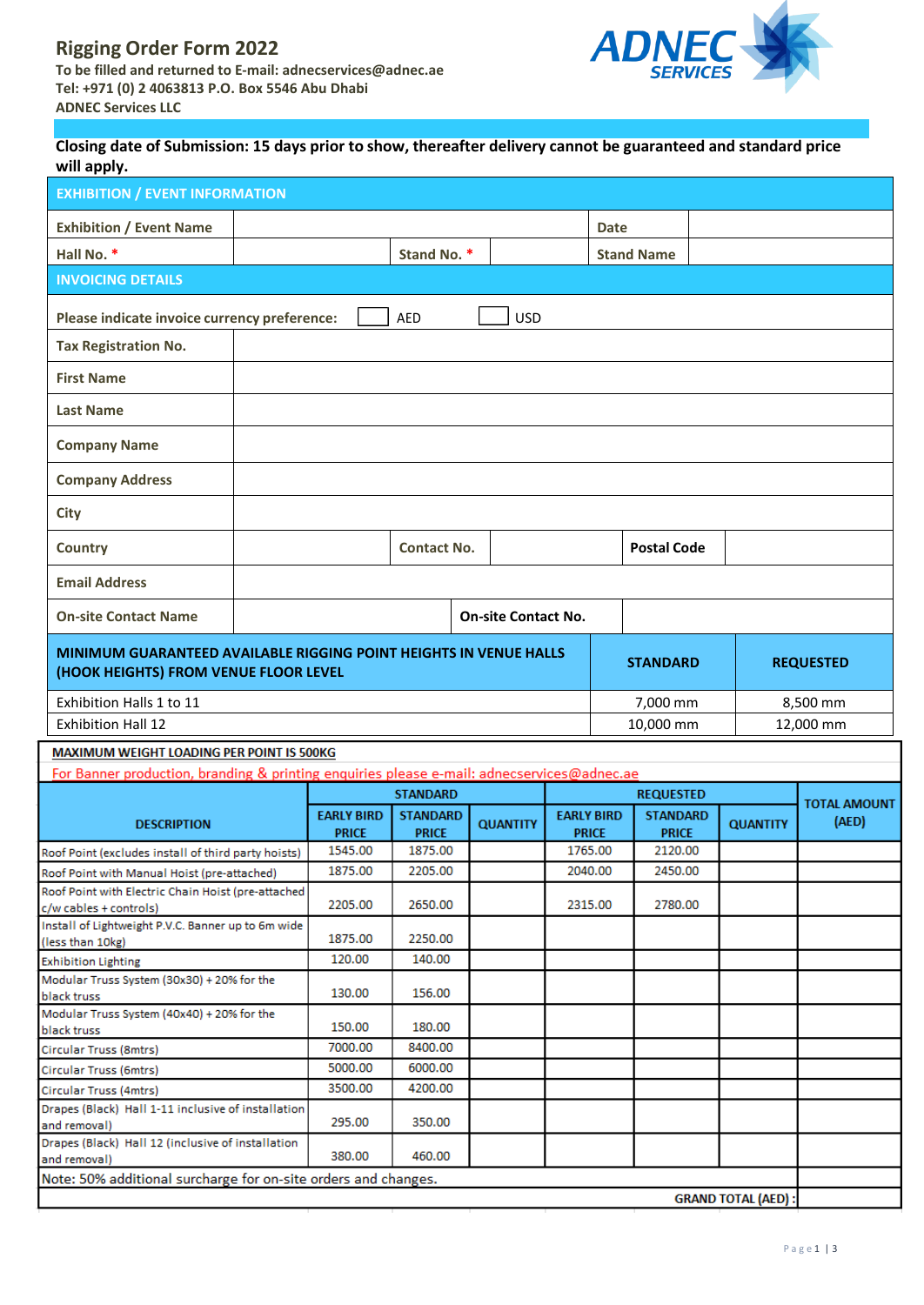

# **Closing date of Submission: 15 days prior to show, thereafter delivery cannot be guaranteed and standard price will apply.**

## **TERMS & CONDITIONS:**

#### **1. Rigging Plans:**

- a. All orders for rigging must follow the required guidelines and be submitted with a clear and precise rigging plan at the time of ordering. Any changes required due to incorrect rigging plans will be subject to a surcharge.
- b. All rigging plans must show the location of each rigging point in relation to the stand using metric measurements.
- c. All rigging must be within the perimeter of the stand.
- d. The exact weight of each rigging point must be detailed in kilograms in addition to the total weight in kilograms of the overall structure to be rigged / suspended. Any single rigging point load above 500kg is subject to Venue approval.
- e. The type of structure or banner material must be detailed along with the metric width, height and length.
- f. The stand orientation must be detailed by showing the location of the main entrance and by the stands or walls on the other neighboring three sides.
- g. The height from the floor to the bottom of the structure or banner when fully suspended must be shown using metric measurements.

#### **2. Banners:**

- a. All banners must be supplied with poles in vinyl welded or sewn sleeves.
- b. All banners must be delivered two days prior to the build-up of the event. Delivery should be made to ADNEC, Saturday to Thursday 08:00 until 17:00 hours.
- c. All banners will be disposed of immediately after the last day of break-down unlessrequested.
- d. ADNEC Services are not liable for the loss and/or damage to banners during transportation, storage, installation and de-rig.

#### **3. Installation:**

- a. ADNEC Services rigging hours are Saturday to Thursday 08:00 until 17:00. Any request outside these hours is subject to availability and additional cost.
- b. Rigging not ready for completion by 17:00 on the last day of build-up will be the responsibility of the contractor.
- c. Any damage to ADNEC Services equipment by third party contractors will be charged.

## **4. Health and Safety:**

- a. ADNEC Services Rigging Team is not liable for secondary rigging installed by third party contractors.
- b. During build-up, gangways must be kept clear to allow access by the rigging team.
- c. No stand structure is allowed to be attached to ADNEC ceiling as either a precautionary or additional safety measure. Ground mounted stand structures shall be so designated and constructed to be fully self-supporting.
- d. A copy of a valid hoist inspection certificate must be provided to ADNEC Services prior to installation of any hoist supplied by a third party contractor.
- e. Any structure requiring more than 4 hoists for a single lift, must use electric chain hoists.
- ADNEC Services holds the exclusive right to all primary rigging services within ADNEC.
- All rigging orders must be paid in full at the time of ordering. All costs are inclusive of installation and removal.
- All prices, costs and charges are inclusive of 5% Value Added Tax; VAT Rate is subject to change as per UAE Law.
- All orders must be paid 15 days before the event; standard price will apply for any unpaid orders 14 days before theevent.
- All orders received after deadline date will be subject to availability of the item and standard price will apply.
- Items will not be supplied unless payment is received.
- Cancellation or amendments to confirmed and paid orders are not permitted.
- Successful delivery of your order is dependent on the correct stand number and name of exhibiting company being provided. *Please ensure that any changes to the stand number or exhibiting company name are communicated to*

*[adnecservices@adnec.ae](mailto:adnecservices@adnec.ae)*